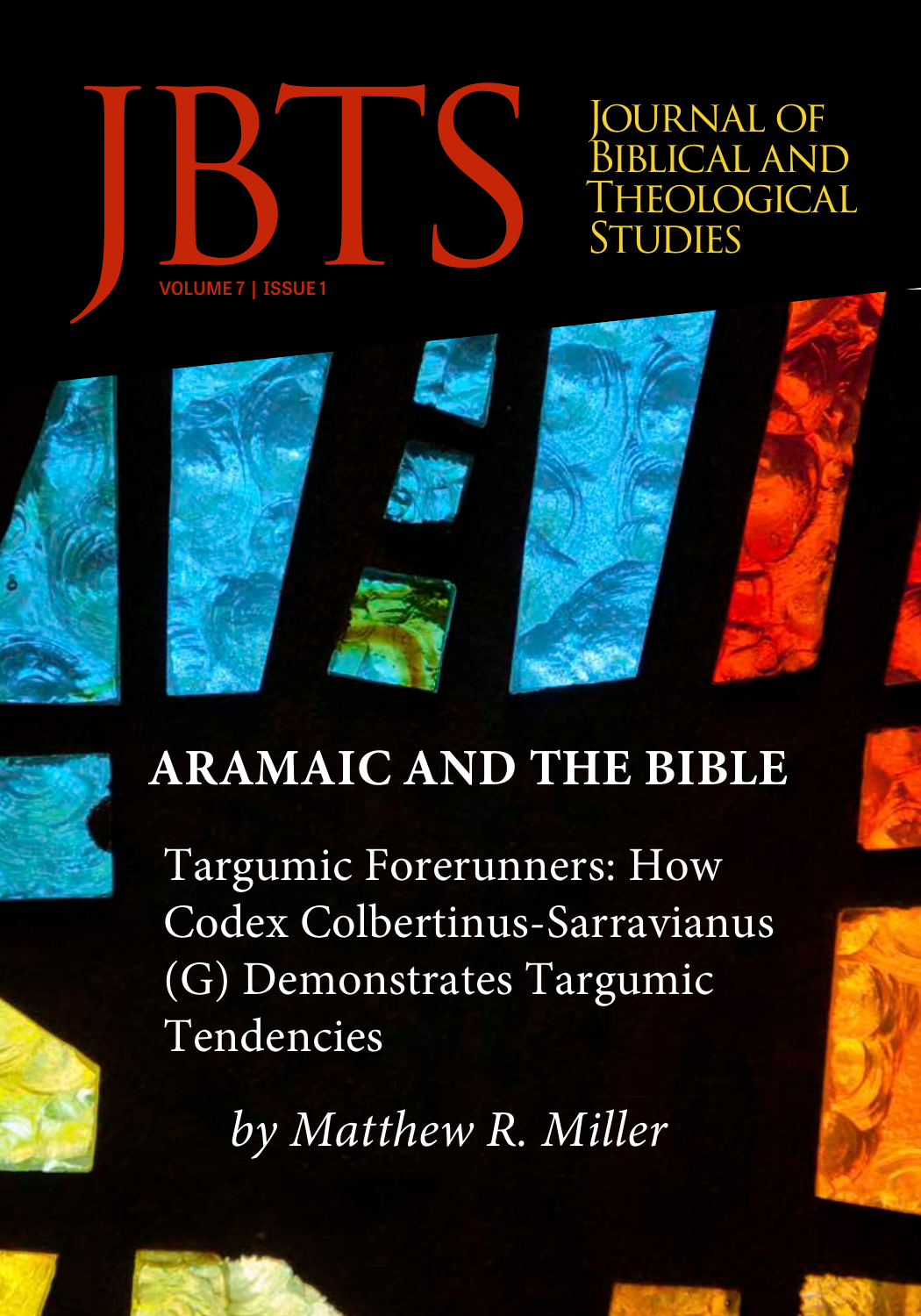# **Targumic Forerunners: How Codex Colbertinus-Sarravianus (G) Demonstrates Targumic Tendencies**

## **Matthew R. Miller**

*Matthew R. Miller serves as a Chaplain at Westover Air Force Base, MA*

Before Targumic texts existed, the Septuagint (LXX) was translated in Alexandria. This translation of the Pentateuch from Hebrew to Greek was the first of its kind and literally the stuff of legend.<sup>1</sup> It is a well-known problem in Old Testament textual studies that the LXX translation does not align exactly with the Hebrew Masoretic Text (MT) standard today.<sup>2</sup> The differences between the LXX and MT raise several questions: 1) are the differences due to different idioms? 2) is there a theological motivation behind the differences? 3) was the LXX translated from a Hebrew *Vorlage* that is different from the MT?

Since most in the Early Church did not know Hebrew, they assumed the priority of the LXX over the Hebrew Scriptures, believing that God had given the LXX to the Early Church in his providence.<sup>3</sup> These problems were not unknown in the Early Church, however. They were not fully documented until Origen's work on the Hexapla. Origen was distressed by the lack of agreement he noticed between the church's Bible and the Hebrew text of his day.<sup>4</sup> He took it upon himself to create a columned Bible—the Hexapla—to provide the material to produce a new recension.<sup>5</sup> He used an asterisk  $(X)$  to mark Greek text not originally in the ecclesiastical Greek

1. For discussions of the *Letter to Aristeas*, see common LXX introductions such as Henry Barclay Swete, *An Introduction to the Old Testament in Greek*, ed. Henry St. John Thackeray (Cambridge: Cambridge University Press, 2009); Natalio Fernandez Marco, *The Septuagint in Context: Introduction to the Greek Version of the Bible* (Boston: Brill, 2000); Jennifer Dines, *The Septuagint*, Understanding the Bible in Its World (New York: T & T Clark, 2004).

2. The question of Old Testament textual criticism would take this article too far afield. The literature for these questions is vast. Standard introductions are Emmanuel Tov (*Textual Criticism of the Hebrew Bible*, 3rd Edition [Minneapolis, MN: Fortress Press, 2012]) and Ellis Brotzman (*Old Testament Textual Criticism: A Practical Introduction* [Grand Rapids, MI: Baker, 1994]). For a recent treatment of these questions from the LXX perspective, see Matthew Miller, "The Aristarchian Signs in Codex Colbertinus-Sarravianus" (PhD Diss., The Southern Baptist Theological Seminary, 2019).

3. Origen, *Sur les Ecritures: Philocalie, 1–20 et La Lettre à Africanus, ed., trans.,* N. R. M. de Lange, Sources Chrétiennes 302 (Paris: Les Éditions du Cerf, 1983).

4. Origen, *Origenes Matthäuserklärung I: die griechisch erhaltenen Tomoi. Band 10 of Origenes Werke,* ed., Erich Klostermannj, Die griechischen christlichen Schriftsteller der ersten drei Jahrhunderte 40 (Berlin: De Gruyter, 2015), 13.14.

5. For a defense of this understanding of Origen's work, see Miller, *The Aristarchian Signs*.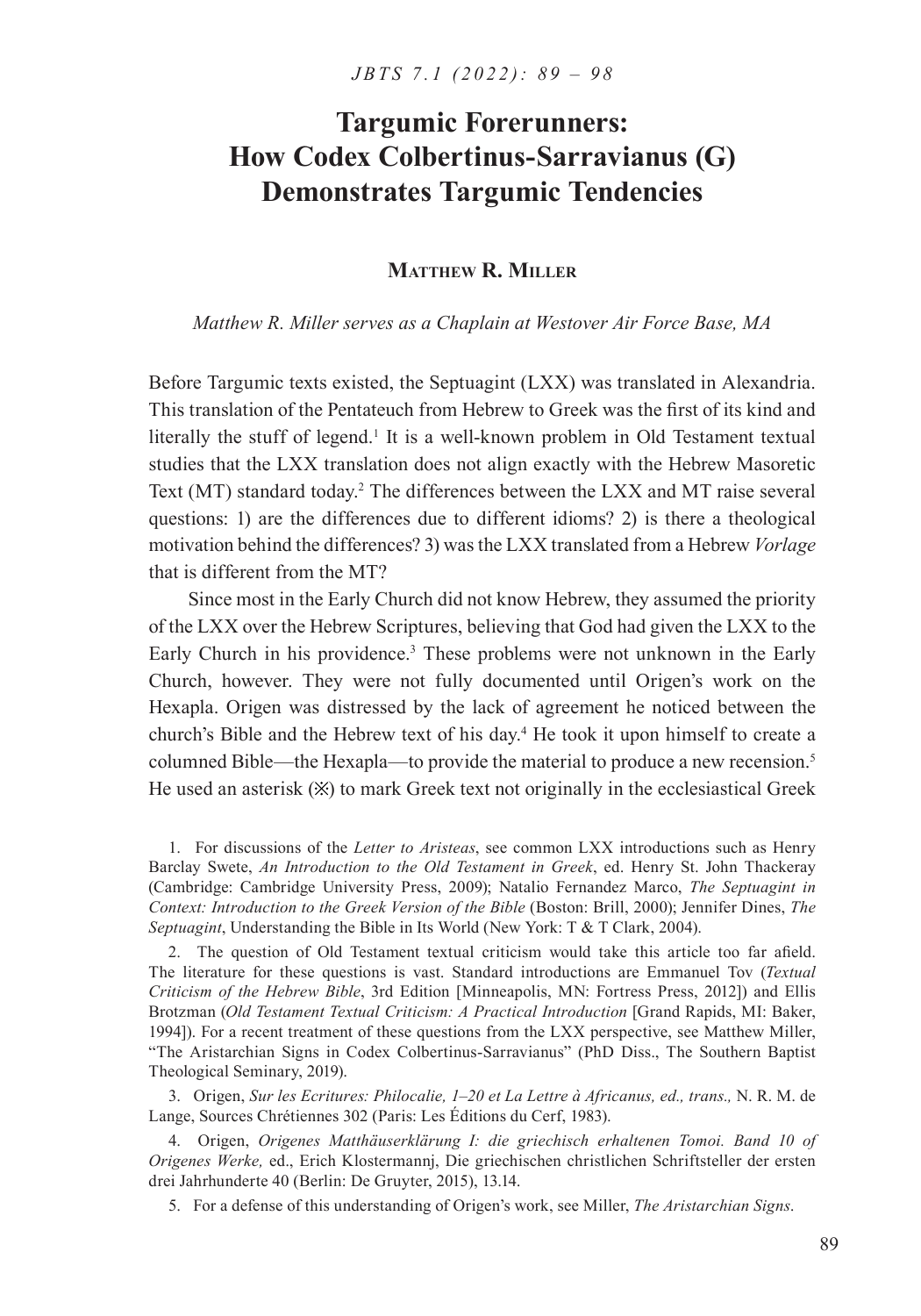*Journal of Biblical and Theological Studies 7.1*

text but corresponding to the Hebrew *Vorlage*, and he used the *obelus* (÷) to mark Greek text without correspondence to the Hebrew *Vorlage*. 6

The passages marked with an *obelus* are the present focus, since these usually note text that was added in translation. The obelized material demonstrates interpretive tendencies that are common with the Aramaic Targums. The source for the present study is Codex Colbertinus-Sarravianus (G).<sup>7</sup> Documenting all of the *obeli* is outside the scope of the present study. I will focus on three passages that demonstrate Targumic patterns most clearly: Numbers 14, Numbers 17 (16), and Deuteronomy 15:2.

Before exploring these three passages in detail, it is necessary to show the benefits of limiting the present study to one Greek manuscript. Also, an overview of the general Targumic tendencies will help orient the reader to the patterns in the passages.

# **The Value of Codex Colbertinus-Sarravianus8**

Codex Colbertinus-Sarravianus is a fourth to fifth century AD Greek manuscript of Genesis through Ruth with *lacunae*. This Greek manuscript preserves a greater number of Origen's Hexaplaric signs than any other Greek manuscript. It preserves the signs with a high degree of accuracy vìs-a-vìs the Hebrew *Vorlage*. When the signs are taken into account, this manuscript serves as a witness to the original LXX translation. Since this manuscript serves as a witness to the original LXX, the translation tendencies shed light on the early interpretive practices of Second Temple Judaism. These practices later appear in the Targums.

### **Targumic Patterns**

Before moving to the specific passages, it will be helpful to gain some background about what the different targumic tendencies are. The following characteristics come from McNamara's *Targum and Testament Revisited*. 9

- The paraphrase must adhere to the biblical text
- Close attention to the details of the Hebrew text
- Interpretation and concern for the unlearned
- Explanation of difficulties and contradictions

6. Origen, *Commentary on Matthew*, 13.14; Origen, *Sur les Ecritures,* 532.

7. Henry Omont, ed., *Vetus Testamentus Graece Codicis Sarraviani-Colbertini quae supersunt in Bibliothecis Leidensi Pariesiensi Petropolitana phototypice edita* (Leiden: A. W. Sijthoff, 1897); Miller, *The Aristarchian Signs*.

8. This section relies on Miller, *The Aristarchian Signs*, 23–5.

9. McNamara, *Targum and Testament*, 101–20. The following bullets are the headings under which more specific examples are given in the chapter.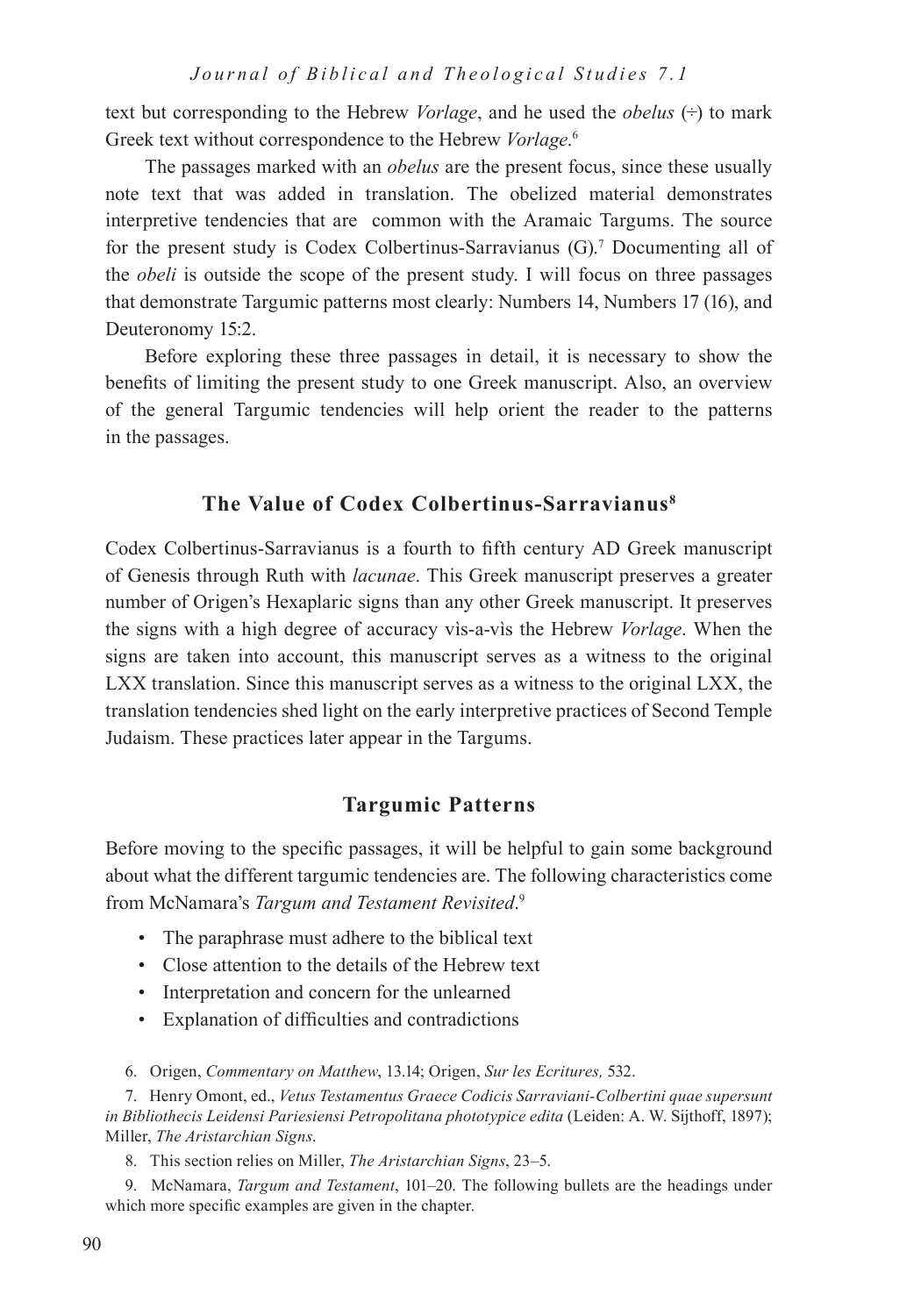- Converse translation
- Reverential manner in speaking of God and anti-anthropomorphisms
- Respect for the Elders of Israel: Euphemistic Translation
- Derogatory Translation
- Later doctrine read into the interpretation
- Homiletic nature of certain passages
- Updating of geographical and patronymic terms
- Updating of biblical coins and weights

These patterns range from simple explanation to broad, canonical interpretation. They are unified by concern for the Hebrew text and a desire to explain both the surface and the spiritual significance of the text.

Many of these tendencies are present in the Septuagint text. Most commonly, the translator drew conclusions from the details of the Hebrew text and read later doctrine into earlier passages. For an example of the latter in Codex G, it is common to find the *obelus* before και ααρων when the Hebrew text mentions Moses alone.<sup>10</sup> This addition in translation fits with the ascendancy of the priesthood evident in Chronicles (see 1 Chron 6). The role of the priest became more prominent in the Second Temple period, especially following the Maccabean revolt. The translator consistently placed Aaron at the same level as Moses, subtly interpreting the authority of the priesthood for his readers. According to this slight modification, the priesthood stood at the same level as Moses, since the translator included Aaron in each of the major disputes during the wilderness wanderings. This is but one modest example of a Targumic tendency in the LXX.

The examples before us contain not just simple updating, but significant interpretation of the passages. The additions to the Greek text provide a window into the interpretive practices of the Septuagint translators. These practices show us how certain passages were interpreted and understood. These interpretations bring out details of the text that shed light on the specific problems present in these passages.

# **A Brief Table of Signs**

Throughout this article, I will use several signs to simplify discussions. I am including this section to interpret these signs for the reader.

- The overline  $(\overline{u\gamma\lambda})$  is used in the text to signify a *nomen sacrum* (sacred name). Words such as Joshua (), God (), Spirit (), and Israel would be abbreviated. This practice was common in early Christian texts.
- The underline signifies the reading that I discuss in the subsequent commentary.
- The Aristarchian signs have been mentioned before. These are the asterisk  $(\div)$ , the *obelus*  $(\div)$ , and the *metobelus*  $(\swarrow)$ . I refer the reader to the earlier discussion

10. This paragraph is indebted to Miller, *The Aristarchian Signs*, 298.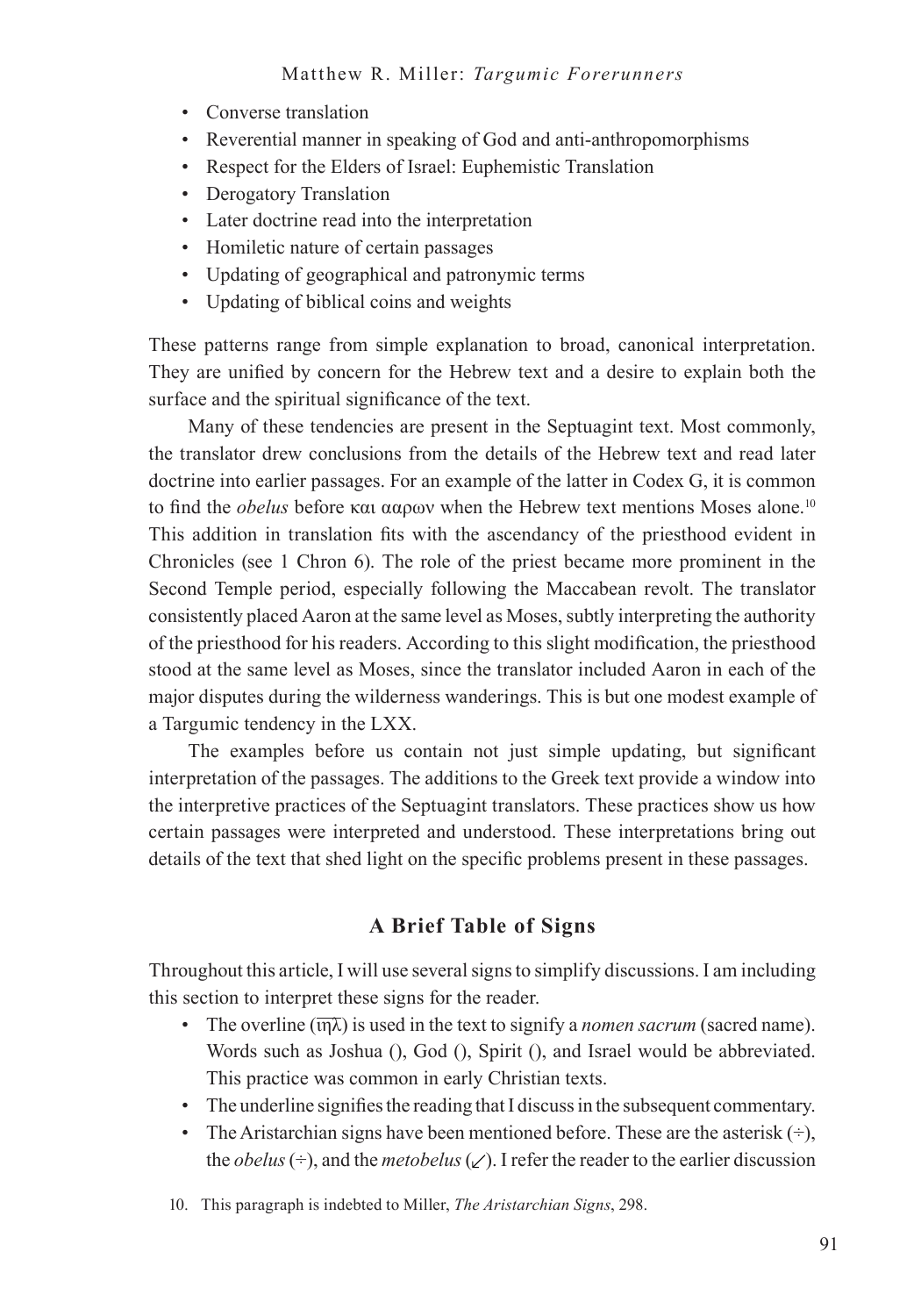*Journal of Biblical and Theological Studies 7.1*

of the significance of the asterisk and *obelus*. The *metobelus* often closes a reading, though it can have a wider range of uses as well.<sup>11</sup>

## **Numbers 14 and Exodus 16; 34**

Numbers 14 contains the account of Israel's refusal to enter Canaan. In Codex G, obelized readings in this passage make connections to passages in Exodus. Through these connections, the translator adduces the theological significance of Israel's refusal to enter Canaan. I list the relevant passages for the reader's reference, followed by commentary on each passage and a summary of the whole interpretation.<sup>12</sup>

## **Numbers 14:10**

και ειπεν πασα η συναγωγη καταλιθοβολησαι αυτους εν λιθοις και η δοξα κυ ωφθη  $\pm$  εν νεφελη  $\angle$  επι της σκηνης του μαρτυριου εν πασιν τοις υιοις  $\overline{\mathfrak{m}}\lambda$ 

The phrase εν νεφελη stands under the obelus, meaning that these words are not native to the translator's Hebrew text. The sentence η δοξα κυριου ωφθη εν νεφελη is not common in the Old Testament, found only in Exodus 16:10, when Israel complained about lacking food. In that passage the Israelites were at the point of killing Moses when Yahweh intervened. In Numbers 14:10 they are ready to stone him. The translator paid close attention to the Hebrew text, noting that in both passages Israel grumbled and threatened the life of Moses. And the translator inserted a phrase (εν νεφελη) to draw the connection between the two passages.

Additionally, the δοξα κυριου would connect the present passage with Exodus 33—34 when the glory of Yahweh was revealed to Moses. This phrase, native to the Hebrew text, provides the textual detail that allows the translator to link the Exodus 16, Exodus 33—34, and Numbers 14 textually and theologically. The connection between grumbling and idolatry is suggested by the common theme of the glory of Yahweh. The translator makes this suggestion explicit. These kinds of translations, based on details and close associations, appear to fall under the heading of associative translation.13

#### **Numbers 14:18**

 $\overline{\kappa}$ ς μακροθυμος και πολυελεος <u>÷ και αληθινος ∠</u> αφαιρων ανομιας και αδικιας  $\pm$ και αμαρτιας  $\angle$  και καθαρισμω ου καθαριει ÷ τον ενοχον  $\angle$  αποδιδους αμαρτιας πατερων επι τεκνα εως τριτης και τεταρτης

11. Miller, *The Aristarchian Signs*, 419–23.

12. The following passages with marks are found in Codex Colbertinus-Sarravianus. The brief commentary on each passage is paraphrased from Miller, *The Aristarchian Signs*.

13. McNamara, *Targum and Testament*, 107.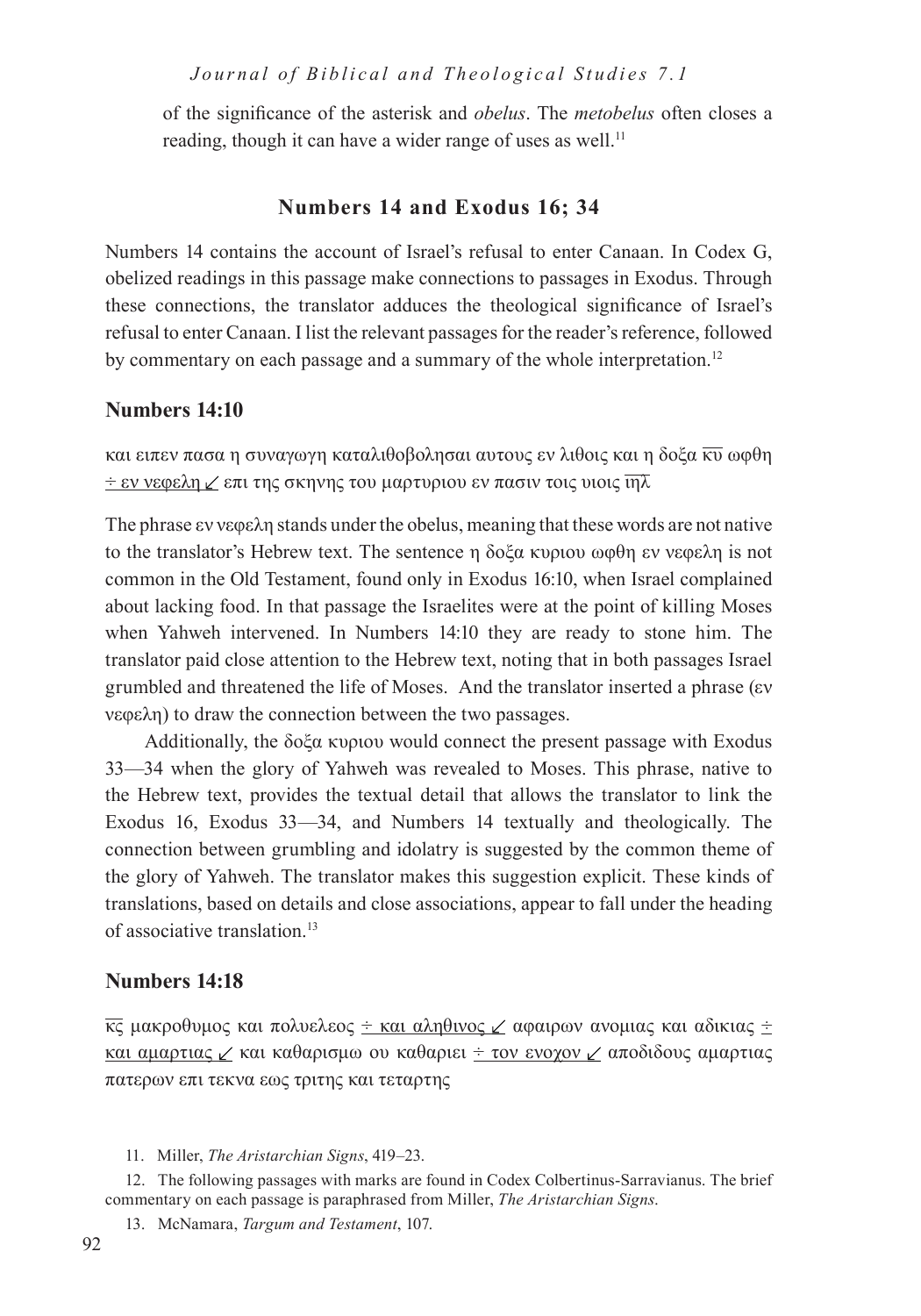#### Matthew R. Miller: *Targumic Forerunners*

Numbers 14:18 contains three obelized phrases: και αληθινος, και αμαρτιας, and τον ενοχον. These phrases are not native to the Hebrew text of Numbers 14:18. With these phrases inserted, the verse reads more closely to Exodus 34:6–7 in the LXX. The translator noticed that this verse cited the Exodus passage and inserted the additional words to clarify and explain the connection between the two passages, making explicit what was implied by the abbreviated citation. As in the previous passage, the translator pays attention to the details of the Hebrew text and applies an associative translation.

#### **Numbers 14:21**

#### αλλα ζω εγω  $\pm$  και ζων το ονομα μου  $\angle$  και εμπλησει η δοξα κυ πασαν την γην

The phrase και ζων το ονομα μου is obelized in Numbers 14:21. This phrase does not occur anywhere else in the LXX.<sup>14</sup> One may wonder why it was inserted. However, if we understand the Targumic principle of paying close attention to the details of the text, the mystery unravels. In Numbers 14:21, the phrase δοξα κυριου appears again, linking this verse with Yahweh's revelation of His glory in Exodus 34:6–7. Exodus 33:19 states that Yahweh will declare His name and make His glory pass before Moses. In Exodus 34:6–7 He does so. Yahweh declares His name as He also declares His attributes. His name is linked with His attributes.

It is not surprising then to see the translator insert the phrase και ζων το ονομα μου in the text. This addition adheres to the biblical text of Numbers 14:21 and arises from the translator paying close attention to the details of the text.

The passages listed above are not the only obelized passages in Numbers 14. However, their proximity and tendency points to the translator's central theological conclusion: Israel grumbled against Yahweh like they did in Exodus 16. Yahweh planned to them out as He did after the Golden Calf incident in Exodus. Although this passage does not cite idolatry, the translator was sensitive to the presence of language from Exodus and drew the conclusion that the Exodus generation grumbled because they had already forsaken their allegiance to Yahweh. The previous chapter (Num 13) demonstrates that Israel did not believe God and therefore refused to enter the land. The translator joins grumbling against Yahweh and unbelief with idolatry.

The theological tendency of these passages in Numbers falls under the headings of paying close attention to the details of the text and associative translation. The translator noticed that the language in the Hebrew text was native to certain passages only, and therefore drew theological conclusions. These theological conclusions about Numbers 14 appear to be common in the Intertestamental Period, since the New Testament picks them up in 1 Corinthians 10 and Hebrews 3—4.

14. Miller, *The Aristarchian Signs*, 272.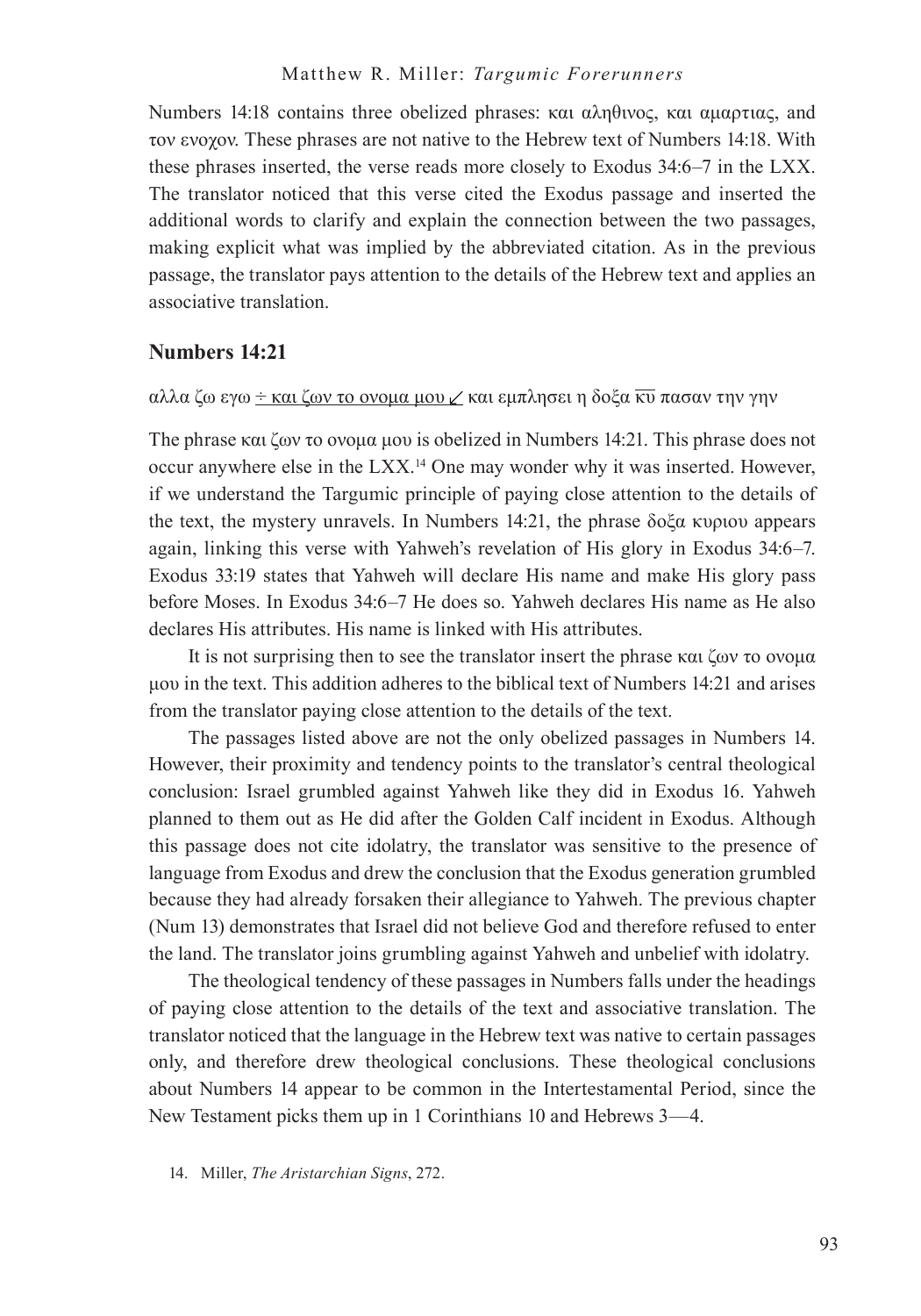## **Numbers 16 (17) and Leviticus 10**

Numbers 16—17 recounts Korah's rebellion against Moses and Aaron with the resulting aftermath. Korah and his followers complained that they had the same status as did Moses and Aaron (Num 16:3). They specifically complain about their exclusion from the priesthood (Num 16:10). Yahweh imposes a test, requiring all the involved parties bring censers before Him (Num 16:6–7). Korah and his followers appear before the Tent of Meeting (Num 16:19 and the earth swallowed the families of the rebels (16:31–32) and fire went out from the Tent of Meeting to consume those who were offering incense  $(16:35)$ .

The circumstances of this judgment prompted the translator to connect this episode to a similar incident in Leviticus 10. In Leviticus 10, Nadab and Abihu offered strange fire before Yahweh. By doing so they forfeited their lives, being consumed with fire that came out of the sanctuary. The following passage contained material that makes these connections clear and shows that the translator paid close attention to the details of the text. The connections made by the translator illuminate difficulties in both Leviticus 10 and Numbers 17 (16).

### **Numbers 16:37 (17:2)**

και προς ελεαζαρ ααρων τον ιερεαν ανελεσθε τα πυρια  $\pm$  τα χαλκα  $\angle$  εκ μεσου των κατακεκαυμενων και το πυρ  $\div$  το αλλοτριον τουτο  $\swarrow$  σπειρον εκει οτι ηγιασαν

The key obelized phrase is το αλλοτριον τουτο, modifying το πυρ. Since this phrase occurs under the obelus, it has no correspondence to the Hebrew text. The translator added it by way of explanation. In Numbers, αλλοτριον occurs with πυρ when the text refers to Nadab and Abihu (Num 3:4; 26:61). In both occurrences, Numbers connects back to Leviticus 10. When Nadab and Abihu offered "strange fire" before Yahweh they were consumed. In this passage, the fire  $(\pi \nu \rho)$  was a detail in the text that suggested the previous illicit offering. The translator was explicitly connecting the rebellion of Korah with the illicit offering of Nadab and Abihu.

In this passage the translator connects the sin of Korah with the sin of Nadab and Abihu. The connection illuminates both episodes. Korah and his followers sought to usurp authority that was not theirs, and therefore they had no right to offer incense in worship. Yahweh judged them outside of the Tent of Meeting. They complained that they were not permitted to exercise the same functions as Aaron. Since they were not authorized to perform priestly functions, their offering was rejected and they met the same fate as Nadab and Abihu.

Regarding Nadab and Abihu, little is said in Leviticus concerning their error. The text merely states that they offered "strange fire" before Yahweh. Given the connection the translator makes to Korah, it can be deduced that, at a minimum, Nadab and Abihu were not authorized to offer what they were offering at that time.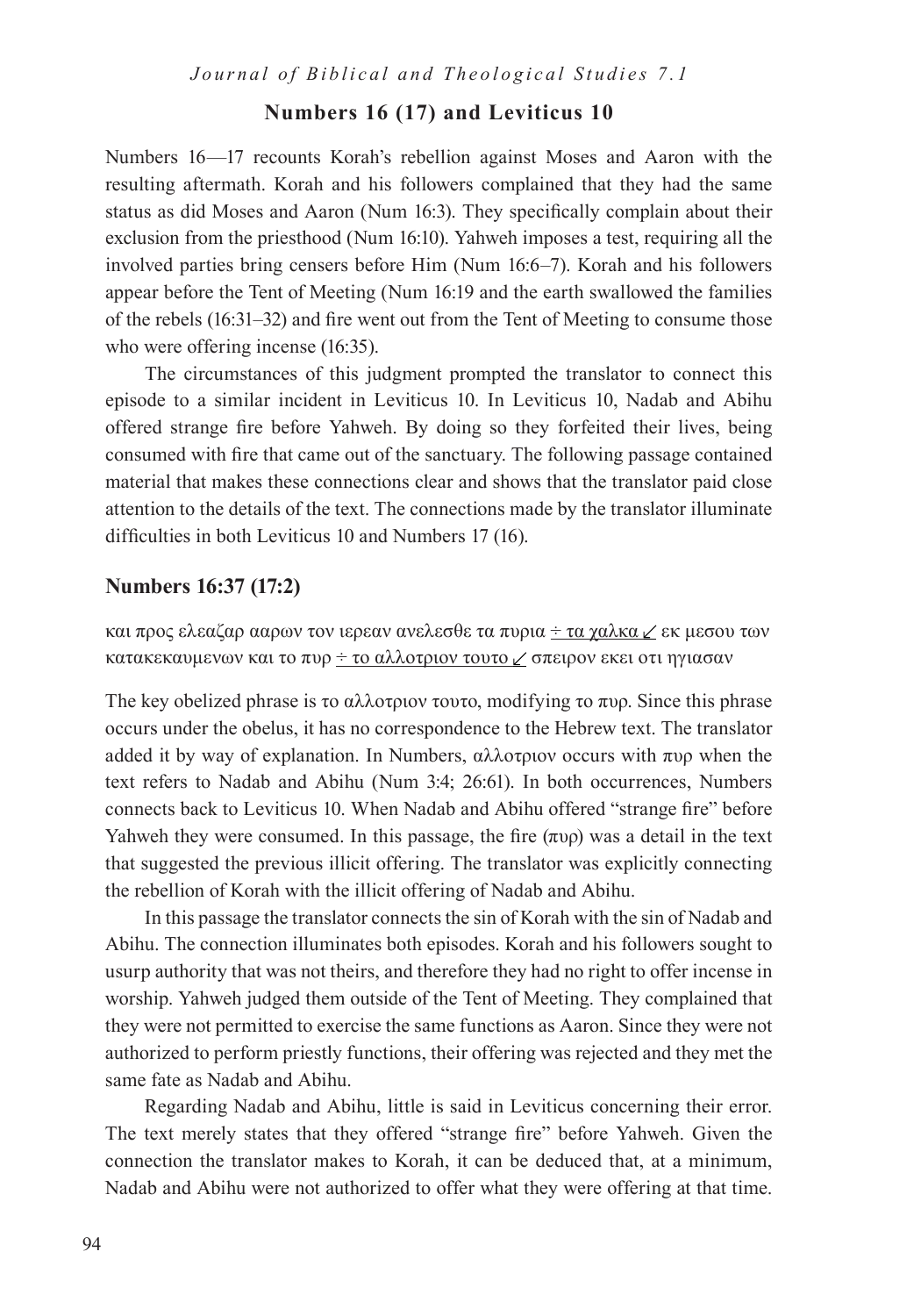The Targumic principles of paying close attention to the details of the text and explaining difficulties are at work, connecting two obscure passages that contain a common judgment.

# **Deuteronomy 15:2**

The previous focal passages showed similar Targumic patterns. The additions linked passages in Numbers to passages in Exodus and Leviticus. The passages in Numbers contained phrases that suggested theological connections to the translator. The next focal passage, Deut 15:2, illustrates a more complex Targumic principle: that of converse translation. A converse translation says the opposite of what the Hebrew text says.15 As with all Targumic tendencies, converse translation can range from rather extreme changes to slight variations.<sup>16</sup> In this example, the full Hebrew text is reproduced to aid the discussion.

# **Deuteronomy 15:2**

και ουτως το προσταγμα της αφεσεως αφησεις παν χρεος ιδιον ο οφειλει σοι ÷ ο πλησιον  $\mathbb{X}$  σου  $\ell$  ουκ απαιτησεις  $\mathbb{X}$  τον πλησιον σου  $\ell$  και τον αδελφον σου οτι επικεκληται αφεσις  $\overline{\kappa\omega} \div \tau\omega$  σου  $\angle$ 

וזה דבר הׁשמטה ׁשמוט כל בעל מׁשה ידו אׁשר יׁשה ברעהו לא יגׂש את רעהו ואת אחיו כי קרא ׁשמטה ליהוה

The translator inserted the final obelized phrase, τω θεω σου, to synthesize the translation of Deuteronomy. The phrase κυριος ο θεος σου is a common phrase in Deuteronomy. When the full phrase did not occur, the translator inserted what was missing so that the different occurrences would read similarly.17 This pattern fits the Targumic patterns we have already observed.

The interesting *obelus* occurs at the beginning of the verse. Strictly speaking, the reading  $\div$  ο πλησιον is not native to the Hebrew text. The corresponding Hebrew text reads ברעהו, which is a prepositional phrase. The reading in the Greek text does not occur in a prepositional phrase. Since Origen sought to mark formal equivalence in his text critical work, this reading was obelized.18 This reading disambiguates the subject of the Greek text, making clear that the subject of the verb is not the relative pronoun ο.

- 15. McNamara, *Targum and Testament*, 110.
- 16. McNamara, *Targum and Testament*, 111.
- 17. Miller, *The Aristarchian Signs*, 300.

18. Miller, *The Aristarchian Signs,* 44. Miller discusses Origen's criterion of formal equivalence. A formally equivalent translation represents every detail of a text in the translation. This philosophy of translation does not require slavish adherence to the idiom of the source language.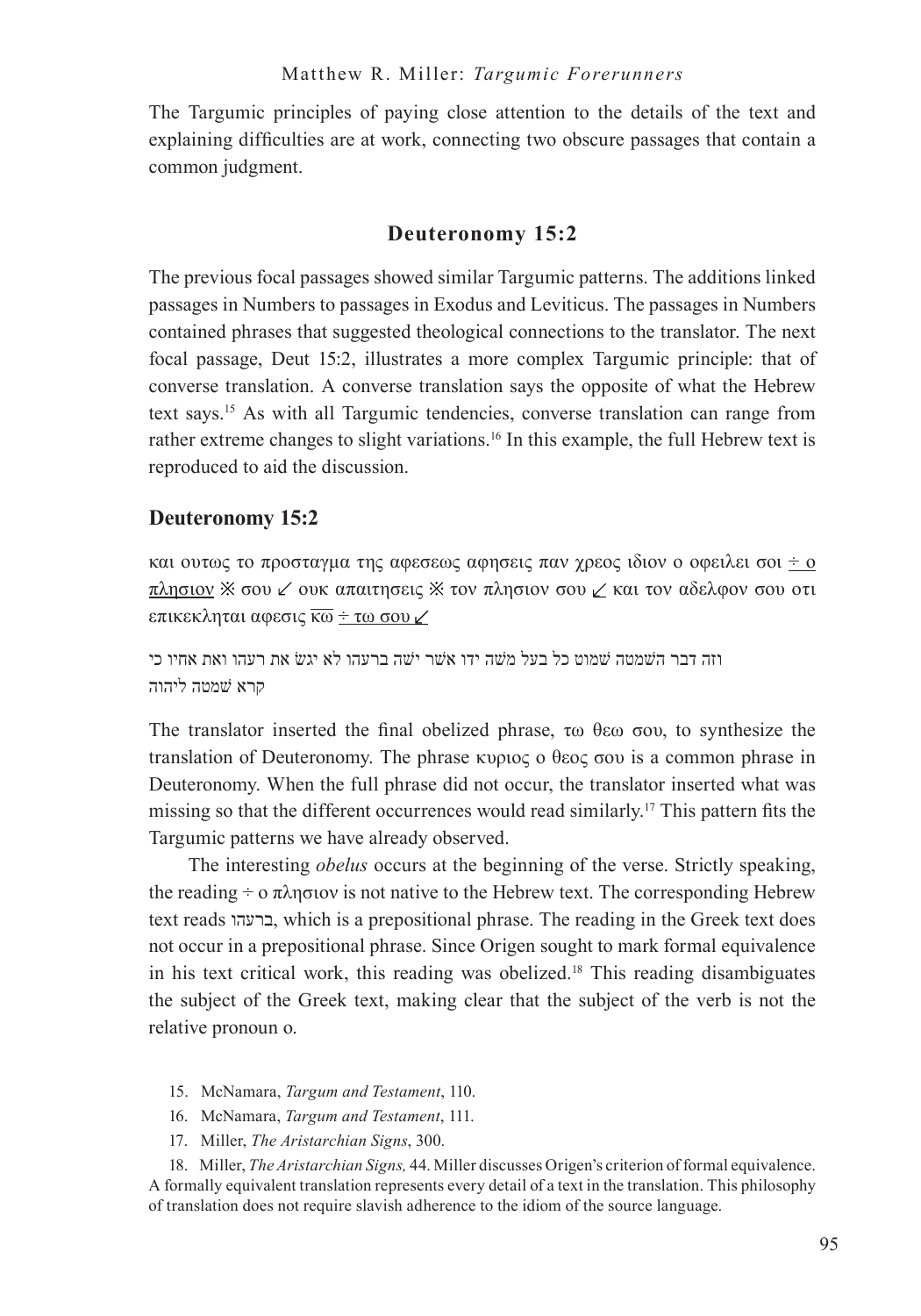#### *Journal of Biblical and Theological Studies 7.1*

What makes this reading interesting is that the Greek text gains an ambiguity because the translator changed the person in the translation. The Hebrew text at the point of the *obelus* is ברעהו שהׁי שרׁא. In this sentence, רעה is the object of the preposition ב. The pronominal suffix is 3ms in Hebrew, while the Greek translation the second person pronoun is used. In Greek, ο πλησιον does not occur in a prepositional phrase. The Greek translator altered the translation so that the neighbor was no longer receiving the help; in Greek, he was the agent. The Hebrew text does not show any ambiguity about the subject of the verb שהׁי. It also views one's neighbor as the recipient of one's beneficence. The Greek translation, while taking its cues from the Hebrew text, provides a converse translation.

The *obelus* before ο πλησιον clues the reader in that the Greek translation does not correspond to the Hebrew text. Assuming that the reader did not have the Hebrew text for quick comparison, the subsequent asterisks demonstrate that the translation has departed from the Hebrew parent text. Immediately following ο πλησιον, we read  $\Box$  σου. This pronoun has a corresponding element in the Hebrew text. However, its corresponding element is a 3ms pronominal suffix. So although the asterisked reading corresponds to an element in the Hebrew text, the converse translation still holds.

The problems continue to multiply at this point. The reading ο πλησιον is obelized, marking that it does not correspond to the Hebrew text. The reading σου occurs under the asterisk, marking that it is native to the Hebrew text. However, if one reads the text without the obelized reading, the grammar becomes nonsensical. The converse translation reads against the Hebrew text, making the job of establishing a Greek text that is formally equivalent to the Hebrew text nearly impossible at this point. It is important to note, though, that even this converse translation takes its cues from the Hebrew text.

#### **Conclusion**

The LXX translation was both a translation and a commentary. In this way it was a forerunner of the interpretive tradition that is now preserved in the Aramaic Targums. Insofar as Codex G testifies to the original LXX text, the material that Origen obelized illuminates the original translator's theological and interpretive tendencies. The kinds of interpretive patterns range from simple theological tendencies (such as placing Aaron alongside Moses throughout the controversies) to more canonical readings (connecting the refusal to enter the land to the idolatry of the golden calf). The examples set forth in this paper illustrate a few key elements of Targumic translation.

These findings are significant due to the date of the LXX text relative to the dates of our Targumic texts. The LXX text predates the Targumic texts by at least half a millennium. The LXX therefore serves as a witness to an interpretive tradition that was later codified in Aramaic. While the particular interpretations treated in this